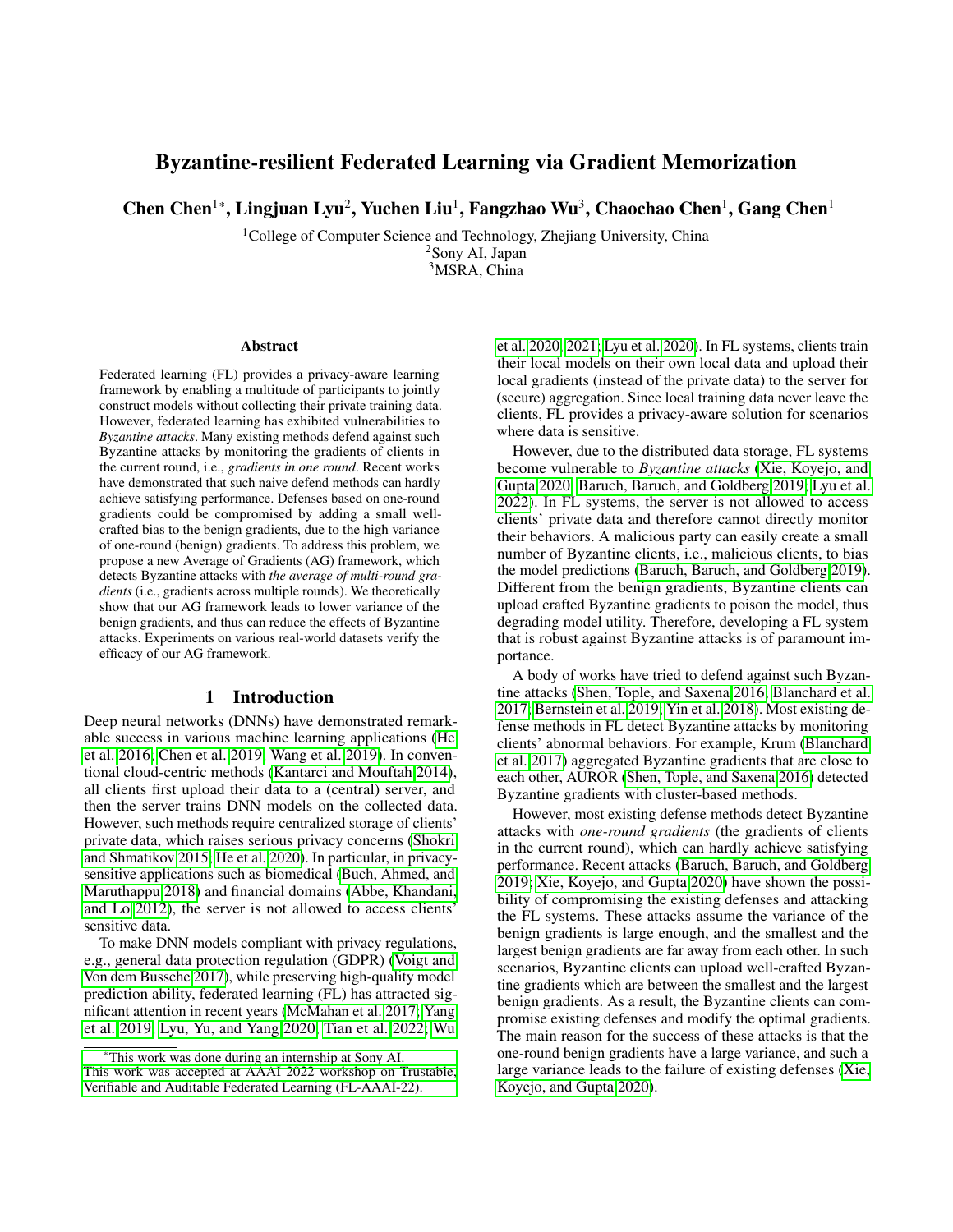To address this problem, in this paper, we propose a new Average of Gradients (AG) framework. Instead of one-round gradients, we argue to use the average of multi-round gradients (i.e., gradients across multiple rounds) for detection. In particular, in each round  $t$ , besides the gradients uploaded in t-th round, we also utilize the gradients uploaded in the previous  $t - 1$  rounds for detection. We argue that the gradients in the previous rounds contain the information of the clients, thus can help the defense. Additionally, we theoretically prove that using *multi-round gradients* can alleviate the high variance issue of one-round gradients and lead to a more robust defense against Byzantine attacks.

We summarize our main contributions as follows.

- We propose a novel Average of Gradients (AG) framework, which utilizes the average of multi-round gradients to detect Byzantine attacks. We show that AG framework can effectively reduce the variance of one-round gradients with theoretical guarantee, thus providing a more robust defense against Byzantine attacks.
- Our AG framework is a compatible approach, which can be combined with most existing defenses such as Krum [\(Blanchard et al. 2017\)](#page-6-5) and AUROR [\(Shen, Tople,](#page-7-14) [and Saxena 2016\)](#page-7-14). Our AG framework can reduce the variance of the original defenses and improve the effectiveness of the defenses.
- Experiments on various real-world datasets and Byzantine attacks corroborate the efficacy of our AG framework.

### 2 Notations and background

## 2.1 Notations

We use bold lower-case letters such as m to represent vectors, lower-case letters such as  $m$  to represent scalars, upper-case letters such as U to represent distributions, and upper-case curlicue letters such as  $S$  to represent sets. Aggregated vectors are denoted by a line over vectors such as  $\overline{m}$ . Byzantine vectors are denoted by a tilde over vectors such as  $\widetilde{m}$ .  $\|\mathbf{m}\|$ . denotes the Euclidean norm of  $\mathbf{m}$ .  $|\mathcal{S}|$  is the cardinality of set S. Gradients are denoted by g. Model parameters are denoted by  $\theta$ . We use superscripts to denote rounds, e.g.,  $\overline{g}^t$  is the aggregated gradient in round  $t$ . We use subscripts to denote client indices, e.g.,  $\mathbf{g}_i^t$  is the gradient of client i in round t.

## <span id="page-1-2"></span>2.2 Federated learning

A federated learning (FL) system consists of a (central) server and m clients [\(McMahan et al. 2017\)](#page-7-5). We use  $\mathcal{D}_i$  to denote the data of the  $i$ -th client. In each (communication) round, client *i* trains the model with its own data  $\mathcal{D}_i$ , computes local gradients  $g_i$ , and uploads the gradients  $g_i$  to the server. Then the server computes the aggregated gradients  $\bar{g}$  with the gradients of the clients. For fair comparison with previous defenses, we follow the setting of [\(Xie, Koyejo, and Gupta](#page-7-12) [2020\)](#page-7-12) by assuming the data of all clients are independent and identically distributed (IID), and each client has the same number of data, i.e.,  $|\mathcal{D}_1| = \cdots = |\mathcal{D}_m|$ . The algorithm of a FL system with different defenses is shown in Algorithm [1.](#page-1-0)

<span id="page-1-0"></span>Algorithm 1: Training of a FL system with different defenses

**Input:** Learning rate  $\eta$ , number of client m, clients' datasets  $\mathcal{D}_1, \ldots, \mathcal{D}_m$ , number of training rounds T, and filter function  $F()$ .

**Output:** Trained model parameter  $\boldsymbol{\theta}^T$ 

|     | 1: procedure                                                                                                                                                                                         |
|-----|------------------------------------------------------------------------------------------------------------------------------------------------------------------------------------------------------|
| 2:  | Initialize $\theta^0$                                                                                                                                                                                |
| 3:  | <b>for</b> each round $t = 1, 2, , T$ <b>do</b>                                                                                                                                                      |
| 4:  | for each client $i = 1, \ldots, m$ do in parallel                                                                                                                                                    |
| 5:  | Compute $\mathbf{g}_i^t$ with dataset $\mathcal{D}_i$                                                                                                                                                |
| 6:  | end for                                                                                                                                                                                              |
| 7:  | Option $I$ (no defense):                                                                                                                                                                             |
| 8:  | $\overline{\mathbf{g}}^t \leftarrow \frac{1}{m} \sum_{i=1}^m \mathbf{g}_i^t$                                                                                                                         |
| 9:  | Option II (defense with one-round gradients):                                                                                                                                                        |
| 10: | $\mathcal{S}_b \leftarrow F(\mathbf{g}_1^t, \cdots, \mathbf{g}_m^t)$                                                                                                                                 |
| 11: | $\overline{\mathbf{g}}^t \leftarrow \frac{1}{ \mathcal{S}_h } \sum_{i \in \mathcal{S}_h} \mathbf{g}_i^t$                                                                                             |
| 12: | Option III (our AG framework (Section 3)):                                                                                                                                                           |
| 13: | for $i = 1, \ldots, m$ do                                                                                                                                                                            |
| 14: | $\mathbf{g}_{i.ava}^t \leftarrow \frac{t-1}{t} \mathbf{g}_{i.ava}^{t-1} + \frac{1}{t} \mathbf{g}_{i}^t$                                                                                              |
| 15: | end for                                                                                                                                                                                              |
| 16: | $\mathcal{S}_b \leftarrow F(\mathbf{g}_{1,avg}^t, \dots, \mathbf{g}_{m,avg}^t)$                                                                                                                      |
| 17: | $\overline{\mathbf{g}}^t \leftarrow \frac{1}{ \mathcal{S}_b } \sum_{i \in \mathcal{S}_b} \mathbf{g}_i^t \ \boldsymbol{\theta}^t \leftarrow \boldsymbol{\theta}^{t-1} - \eta \overline{\mathbf{g}}^t$ |
| 18: |                                                                                                                                                                                                      |
| 19: | end for                                                                                                                                                                                              |
|     | 20: end procedure                                                                                                                                                                                    |

Client optimization First, we show how the clients train their models locally. Consider the following problem of minimizing an objective function:

$$
L(\boldsymbol{\theta}) = \mathbb{E}_{\mathbf{x} \sim \mathcal{D}}[\ell(\boldsymbol{\theta}; \mathbf{x})],
$$

where  $\ell()$  is the loss function,  $\theta$  is the model parameter, and  $D$  is the whole dataset. We can easily compute the gradients of the above problem as follows.

$$
\mathbf{g}^{t} = \frac{1}{|\mathcal{D}|} \sum_{\mathbf{x} \in \mathcal{D}} \partial \ell(\boldsymbol{\theta}^{t-1}; \mathbf{x}) / \partial \boldsymbol{\theta}^{t-1}.
$$
 (1)

We call  $g^t$  the optimal gradients in round t.

However, in FL, the data is partitioned into  $m$  clients, and each client can only compute the local gradient with its own dataset. In particular, in round  $t$ , client  $i$  computes its local gradient as follows.

<span id="page-1-1"></span>
$$
\mathbf{g}_i^t = \frac{1}{n_i} \sum_{\mathbf{x} \in \mathcal{D}_i} \partial \ell(\boldsymbol{\theta}^{t-1}; \mathbf{x}) / \partial \boldsymbol{\theta}^{t-1}, \tag{2}
$$

where  $n_i = |\mathcal{D}_i|$  is the number of client *i*'s local data,  $g_i^t$ are the local gradients of client i in round t, and  $\theta^{t-1}$  are the aggregated model parameters in round  $t - 1$ , i.e., the initialized model parameters in round  $t$ . Note that in realworld scenarios, we use stochastic gradient descent (SGD) to approximate Eq. [\(2\)](#page-1-1). We further discuss their differences in Section [3.2.](#page-3-1) Then, client *i* uploads  $g_i^t$  to the server for aggregation.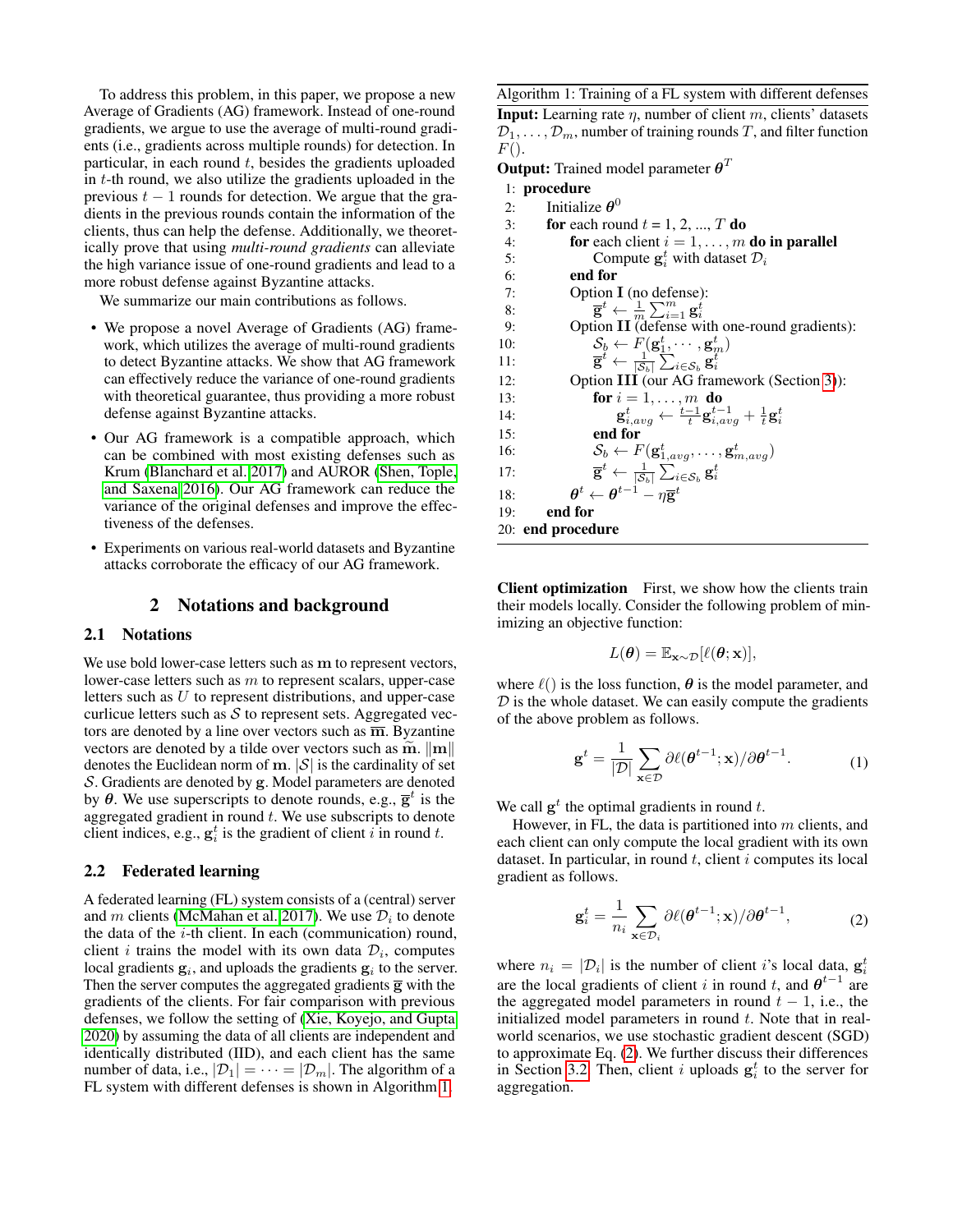Server aggregation After receiving the uploaded gradients from the m clients, the server computes the aggregated gradients and the model parameters.

Specifically, in round  $t$ , the server aggregates the uploaded gradients according to the data size of each client [\(McMahan](#page-7-5) [et al. 2017\)](#page-7-5):

$$
\overline{\mathbf{g}}^t = \sum_{i=1}^m \frac{n_i}{n} \mathbf{g}_i^t,\tag{3}
$$

where  $\overline{\mathbf{g}}^t$ P here  $\bar{g}^t$  are the aggregated gradients in round t,  $n = \sum_{i=1}^m n_i$  is the total number of data points across all clients. Note that we follow the previous work [\(Xie, Koyejo, and](#page-7-12) [Gupta 2020\)](#page-7-12) to suppose all clients have the same number of data. Thus, the gradient aggregation can be simplified as:

$$
\overline{\mathbf{g}}^t = \frac{1}{m} \sum_{i=1}^m \mathbf{g}_i^t.
$$
 (4)

The aggregation procedure is shown in Option I of Algorithm [1.](#page-1-0) Afterwards, the server computes the aggregated model parameter as follows.

$$
\boldsymbol{\theta}^t = \boldsymbol{\theta}^{t-1} - \eta \overline{\mathbf{g}}^t,\tag{5}
$$

where  $\theta^t$  are the model parameters in round t,  $\eta$  is the learning rate. Afterward, the server distributes  $\theta^t$  to the clients for training in the next round.

Byzantine attacks in FL Nevertheless, in real-world applications, not all clients are benign, i.e., there are Byzantine clients in the FL systems [\(Blanchard et al. 2017\)](#page-6-5). Since the server cannot access the clients' private data, a malicious party can easily create a small number of Byzantine clients to attack the FL system. Benign clients always upload the gradients computed with their own datasets honestly, while Byzantine clients can upload arbitrary gradients to bias the model. For the gradients uploaded by benign clients, we call them *benign gradients*. Similarly, for the gradients uploaded by Byzantine clients, we call them *Byzantine gradients*.

We suppose Byzantine clients conduct untargeted attacks, i.e., they aim to reduce the overall performance on the main task of FL (e.g., accuracy on classification tasks). To guarantee the applicability of the defenses, we consider a stronger attack scenario where the Byzantine clients have access to the benign gradients of all benign clients before conducting the attacks. Moreover, Byzantine clients may cooperate with each other.

If a FL system directly computes the aggregated gradients by averaging (by following Eq. [\(4\)](#page-2-0)), the FL system can be easily attacked by the Byzantine clients [\(Blanchard et al.](#page-6-5) [2017\)](#page-6-5). For example, suppose there are  $m - 1$  benign clients and 1 Byzantine client. The ground truth aggregated gradients are the average of all benign clients' gradients, formally,  $\overline{\mathbf{g}}^t = \frac{1}{m-1} \sum_{i=1}^{m-1} \mathbf{g}_i^t$  in round t. A Byzantine client j can make the model train in an opposite direction by uploading Byzantine gradients  $\tilde{\mathbf{g}}_j^t = -\frac{2m-1}{m-1} \sum_{i=1}^{m-1} \mathbf{g}_i^t$ . As a result, the aggregated gradients computed by the server (according to Eq. [\(4\)](#page-2-0)) are  $\overline{\mathbf{g}}^t = \frac{1}{m} \left( \sum_{i=1}^{m-1} \mathbf{g}_i^t + \widetilde{\mathbf{g}}_j^t \right) = -\frac{1}{m-1} \sum_{i=1}^{m-1} \mathbf{g}_i^t$ ,

and such aggregated gradients make the global model unable to converge and adversely hurt the FL system. Therefore, developing defense methods against Byzantine attacks in FL systems is an urgent need.

Defenses in FL We first define the defense in FL. Since the uploaded gradients are not guaranteed benign, the server needs to filter out the Byzantine gradients before aggregation. In particular, in round  $t$ , after receiving the gradients, the server uses a filter function  $F()$  to select the benign gradients with one-round gradients:

<span id="page-2-2"></span>
$$
S_b = F(\mathbf{g}_1^t, \cdots, \mathbf{g}_m^t),\tag{6}
$$

<span id="page-2-0"></span>where  $S_b$  is the set of benign clients chosen by the filter function. We can choose any defense methods as the filter function, e.g., Krum [\(Blanchard et al. 2017\)](#page-6-5), AUROR [\(Shen,](#page-7-14) [Tople, and Saxena 2016\)](#page-7-14), etc. Afterward, the server aggregates all the gradients of clients in  $S$  as follows,

<span id="page-2-1"></span>
$$
\overline{\mathbf{g}}^t = \frac{1}{|\mathcal{S}_b|} \sum_{i \in \mathcal{S}_b} \mathbf{g}_i^t. \tag{7}
$$

The Byzantine gradients filtering process with one-round gradients is shown in Option II of Algorithm [1.](#page-1-0)

Second, we briefly introduce two state-of-the-art defense methods, i.e., Krum [\(Blanchard et al. 2017\)](#page-6-5) and AU-ROR [\(Shen, Tople, and Saxena 2016\)](#page-7-14).

Suppose there are m clients in a FL system,  $\tilde{m}$  of the clients are Byzantine, the other  $m - \tilde{m}$  clients are benign. Krum precluded the clients' gradients that are too far away. Specifically, for each client  $i$  in round  $t$ , Krum defined a score  $s(i) = \sum_{i \to j} ||\mathbf{g}_i^t - \mathbf{g}_j^t||$ , where  $i \to j$  denotes the indices of the  $m - \widetilde{m} - 2$  nearest gradients of  $g_i^t$ . Then,<br>Krum kent the gradients of the client that has the minimum Krum kept the gradients of the client that has the minimum score and removed all other clients' gradients, i.e.,  $S_b$  =  ${i_*}$ , where  $i_* = \arg \min_i s(i)$ . Last, Krum assigned the aggregated gradients with the gradients of  $i_*,$  i.e.,  $\overline{\mathbf{g}}^t = \mathbf{g}_{i_*}^t$ . [Blanchard et al.](#page-6-5) also proposed a variant of Krum, namely MultiKrum. Instead of keeping the gradients of a single client, MultiKrum aggregated gradients of  $n - \tilde{n}$  clients that have the minimum scores.

AUROR divided all the clients  $\{1, \ldots, m\}$  into 2 clusters:  $\mathcal{S}_b = \{s_1, \ldots, s_{m_1}\}\$  and  $\mathcal{L} = \{l_1, \ldots, l_{m_2}\}\$ , where  $s_i, l_j \in$  $\{1, \ldots, m\}$  are the indices of clients,  $m_1$  and  $m_2$  are the number of clients in each cluster that satisfy  $m_1 + m_2 = m$ and  $m_1 \geq m_2$ . Then, AUROR removed all the clients in  $\mathcal L$ and aggregated the gradients of clients in  $S_b$  (Eq. [\(7\)](#page-2-1)).

However, we argue that most existing defense methods cannot achieve satisfying defense performance against Byzantine attacks, due to the fact that they only consider *one-round gradients*, i.e., gradients in one round. Recent studies [\(Baruch,](#page-6-4) [Baruch, and Goldberg 2019;](#page-6-4) [Xie, Koyejo, and Gupta 2020\)](#page-7-12) showed that they can compromise the existing defenses and launch effective attacks by adding a small bias to the benign gradients in each round. [Xie, Koyejo, and Gupta](#page-7-12) claimed that as long as the variance of the benign gradients is high, they can successfully attack the server and modify the aggregated gradients. In particular, when the variance is high, the smallest benign gradients and the largest benign gradients are far away from each other. The Byzantine clients can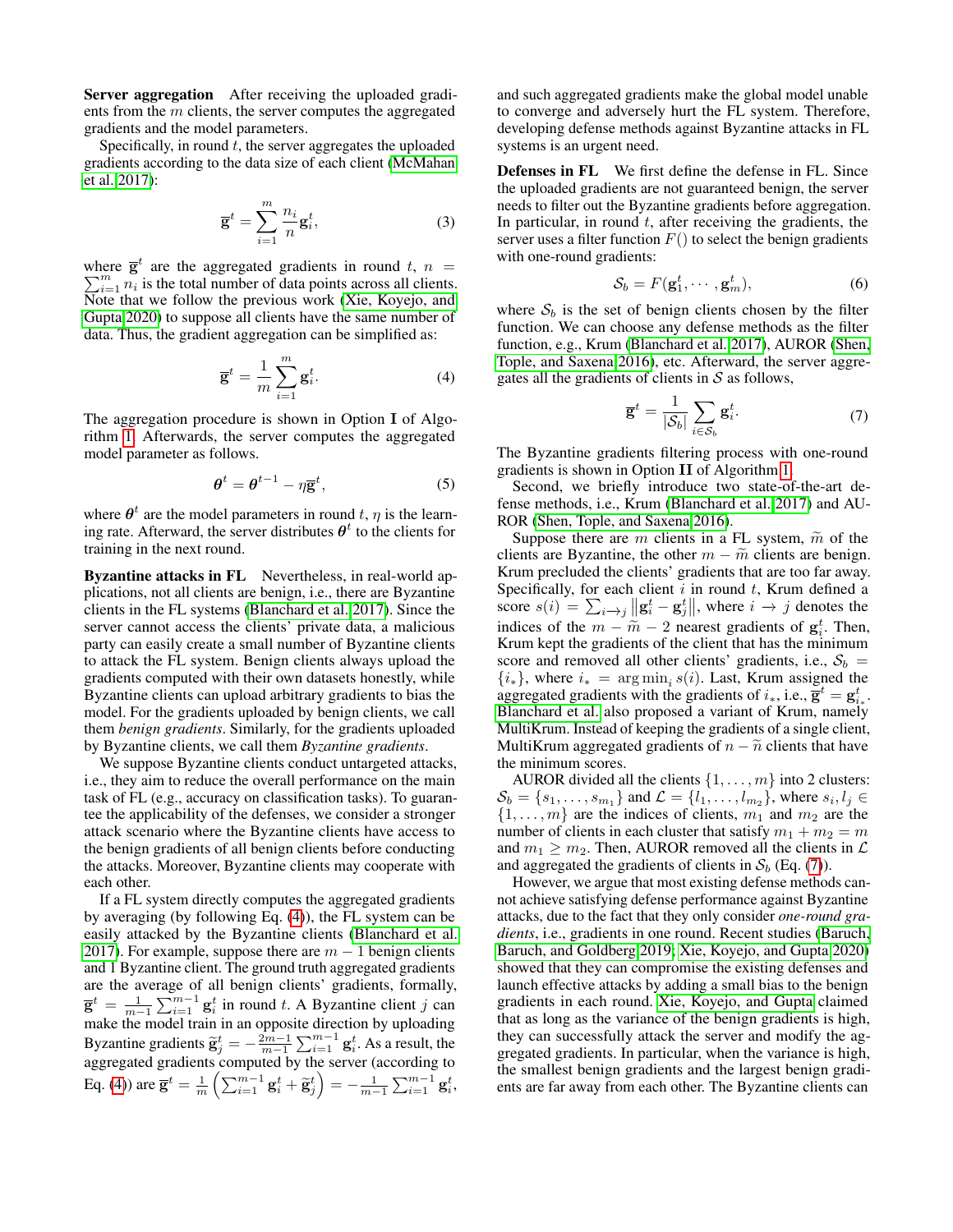always find Byzantine gradients between the smallest and the largest gradients that can attack the global model without being detected.

## <span id="page-3-0"></span>3 Average of Gradients (AG) framework

In this section, we focus on detecting Byzantine gradients in FL systems, i.e., the filter function  $F()$  in Eq. [\(6\)](#page-2-2). We first introduce our proposed Average of Gradients (AG) framework. Then, we theoretically prove that our AG framework can reduce the variance of benign gradients.

#### 3.1 Detection with AG framework

As discussed in Section [2.2,](#page-1-2) recent attacks [\(Baruch, Baruch,](#page-6-4) [and Goldberg 2019;](#page-6-4) [Xie, Koyejo, and Gupta 2020\)](#page-7-12) can always compromise the defenses which use one-round gradients for detection. To this end, we propose a new Average of Gradients (AG) framework, which utilizes *multi-round gradients* (i.e., gradients across multiple rounds) to detect Byzantine attacks. Our detection procedure with multi-round gradients is shown in Option III of Algorithm [1.](#page-1-0) Specifically, in each round  $t$ , the server first averages the gradients of each client from the first round till the current round t:

$$
\mathbf{g}_{i,avg}^t = \frac{1}{t} \sum_{k=1}^t \mathbf{g}_i^k, \tag{8}
$$

where  $i = 1, \dots, m$  are the indices of clients,  $\mathbf{g}_{i, avg}^{t}$  is the average of gradients for the  $i$ -th client in round  $t$ . To accelerate the computation, we can calculate the average of gradients in round  $t$  by:

$$
\mathbf{g}_{i,avg}^t = \frac{t-1}{t} \mathbf{g}_{i,avg}^{t-1} + \frac{1}{t} \mathbf{g}_i^t. \tag{9}
$$

Then, the server detects Byzantine attacks with the average of gradients:

$$
\mathcal{S}_b = F(\mathbf{g}_{1,avg}^t, \dots, \mathbf{g}_{m,avg}^t). \tag{10}
$$

Note that previous defenses (e.g., Krum, AUROR) improve their effectiveness by modifying the filter function  $F()$ , while our AG framework changes the inputs of  $F()$  by utilizing multi-round gradients. Thus, our AG framework is a compatible approach, which can be combined with most existing defenses by modifying the filter function  $F()$ .

Moreover, our AG framework can generalize to a more practical setting, where only a portion of clients take part in the training in each round. In particular, in round  $t$ , suppose  $P_t \subseteq \{1, \dots, m\}$  with  $\frac{|P_t|}{m} = \alpha$  is the proportion of clients that take part in the training, and we call  $\alpha$  the client training rate. The server computes average gradients for the clients in  $P_t$  as follows.

$$
\mathbf{g}_{i,avg}^{t} = \frac{1}{\mathcal{T}_i} \sum_{k \in \mathcal{T}_i} \mathbf{g}_i^k, \tag{11}
$$

where  $i \in \mathcal{P}_t$  are the clients that take part in the training in round  $t, \mathcal{T}_i \subseteq \{1, \cdots, t\}$  are the rounds that client i took part in. Then, the server uses  $\{g_{i,avg}^t\}_{i \in \mathcal{P}_t}$  to filter out Byzantine clients.

## <span id="page-3-1"></span>3.2 Theoretical analysis

As discussed in Section [2.2,](#page-1-2) we use  $g_i^t$  to denote the gradients computed by gradient descent (GD) (shown in Eq. [\(2\)](#page-1-1)) for client  $i$  in round  $t$ . However, in real-world scenarios, the local gradients of the clients are computed by SGD instead of GD. We use gradients computed by  $\widehat{SGD} \widehat{g}_i^t$  to approximate  $g_i^t$  as

$$
\widehat{\mathbf{g}}_i^t = \frac{1}{B} \sum_{\mathbf{x} \in \mathcal{B}_i^t} \partial \ell(\boldsymbol{\theta}^{t-1}; \mathbf{x}) / \partial \boldsymbol{\theta}^{t-1}, \tag{12}
$$

where B is the size of minibatch for SGD,  $\mathcal{B}_i^t \subseteq \mathcal{D}_i$  is a random minibatch of SGD for client  $i$  in round  $t$ .

In  $t$ -th round, there are certain discrepancies between local SGD gradients  $\hat{\mathbf{g}}_i^t$  and optimal gradients  $\mathbf{g}^t$ . The discrepancies originate from two aspects: one is the differences between local datasets and the whole dataset used to compute gradients; the other is the random sampling in SGD. Therefore, we model the discrepancies  $\hat{\mathbf{g}}_i^t - \hat{\mathbf{g}}^t$  as follows.

$$
\widehat{\mathbf{g}}_i^t - \mathbf{g}^t = (\widehat{\mathbf{g}}_i^t - \mathbf{g}_i^t) + (\mathbf{g}_i^t - \mathbf{g}^t),\tag{13}
$$

$$
\hat{\mathbf{g}}_i^t - \mathbf{g}_i^t \approx \boldsymbol{\zeta}_i^t \sim \frac{1}{\sqrt{B}} \mathcal{N}(\mathbf{0}, \boldsymbol{\Sigma}_i^t)
$$
 (14)

$$
\mathbf{g}_i^t - \mathbf{g}^t = \boldsymbol{\mu}_i^t,\tag{15}
$$

where  $\mathcal{N}(\mathbf{0},\mathbf{\Sigma}_i^t)$  are normal distributions with zero mean and covariance matrix  $\Sigma_i^t$ . We use  $\mu_i^t$  to represent the gradient discrepancies caused by the difference of datasets in round t and  $\zeta_i^t$  to characterize the gradient discrepancies caused by random sampling in SGD. Particularly, the stochastic gradient is a sum of independent, uniformly sampled contributions. Invoking the central limit theorem,  $\zeta_i^t$  is assumed to be Gaussian with covariance  $\Sigma_i^t/B$  [\(Mandt, Hoffman, and](#page-7-16) [Blei 2017\)](#page-7-16).

The average of gradients (computed by  $SGD$ ) of client  $i$  in the first  $t$  rounds are denoted as

$$
\widehat{\mathbf{g}}_{i,avg}^{t} = \frac{1}{t} \sum_{k=1}^{t} \widehat{\mathbf{g}}_{i}^{k}.
$$
 (16)

In order to measure the dispersion of  $\{\hat{\mathbf{g}}_{i,avg}^t\}_{i=1}^m$ , we define variance  $v^t$  as

$$
v^{t} = \frac{1}{m} \sum_{i=1}^{m} \|\hat{\mathbf{g}}_{i,avg}^{t} - \hat{\boldsymbol{\mu}}^{t}\|^{2},
$$
 (17)

where  $\hat{\boldsymbol{\mu}}^t = \sum_{i=1}^m \hat{\mathbf{g}}_{i,avg}^t/m$ .<br>We make the following ass

We make the following assumptions for theoretical analysis.

Assumption 1. [Gradient bound] *Client gradients*  $g_i^t$ and optimal gradients  $g^t$  are bounded, i.e.,  $\|g_i^t\| \leq c_1$ ,  $\|\mathbf{g}^t\| \leq c_1, t = 0, 1, \cdots, T.$ 

Assumption 2. [Variance bound] [\(Bernstein et al.](#page-6-6) **Assumption 2.** [variance bound] (Bernstein et al.<br>[2019\)](#page-6-6)  $\sqrt{B}\zeta_i^t$  have coordinate bounded variance, i.e.  $Var[(\sqrt{B}\zeta_i^t)_j] \leq \sigma_{ij}^2$ ,  $j = 1, 2, \cdots, d$ , where  $(\sqrt{B}\zeta_i^t)_j$  is *the j*-th component of  $\sqrt{B}\zeta_i^t$ ,  $Var[(\sqrt{B}\zeta_i^t)_j]$  represents<br>the *j*-th component of  $\sqrt{B}\zeta_i^t$ ,  $Var[(\sqrt{B}\zeta_i^t)_j]$  represents the variance of  $(\sqrt{B} \zeta_i^t)_j$ , and  $d$  is the dimension of model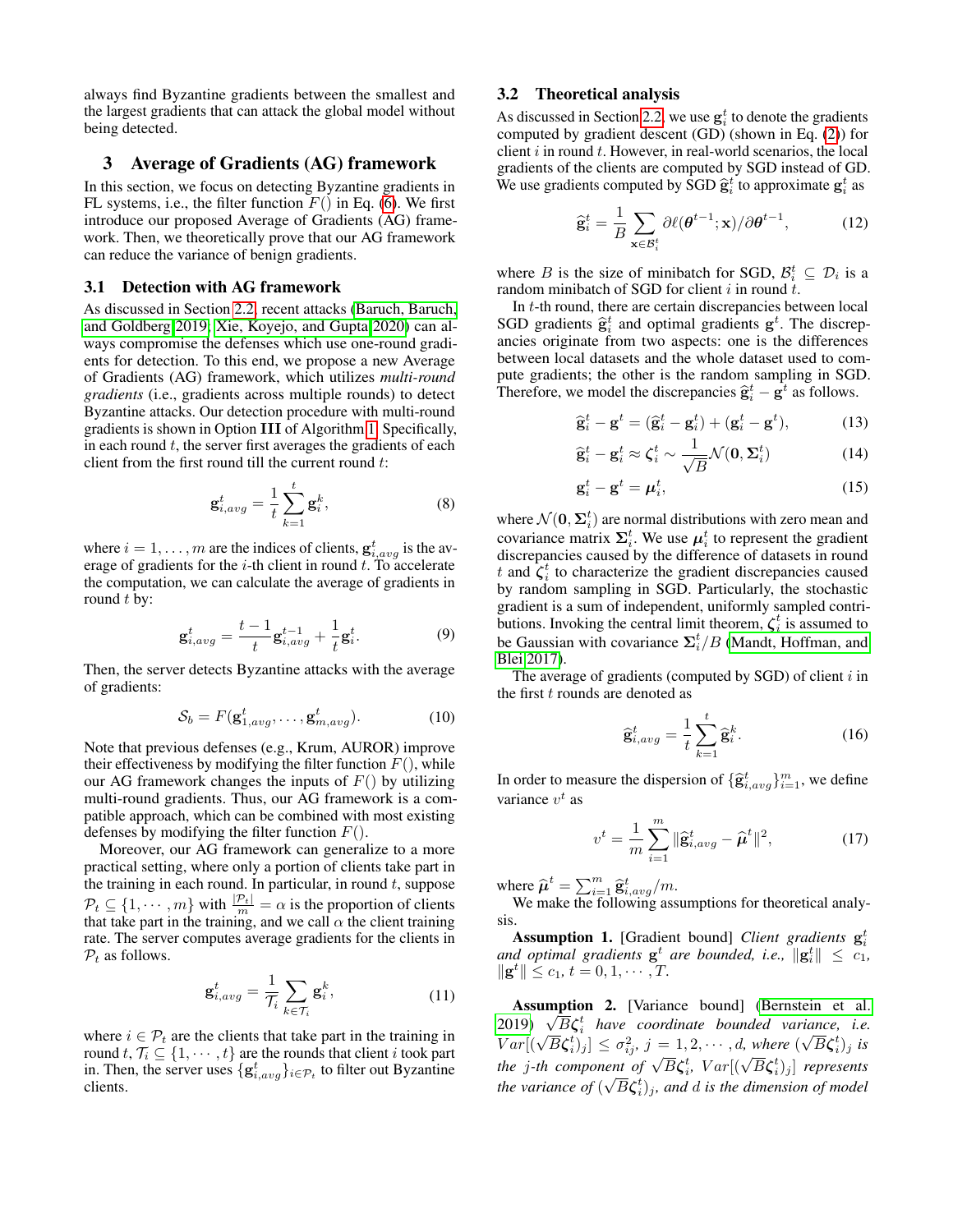<span id="page-4-0"></span>

Figure 1: Accuracy of different defense methods under LIE attack on MNIST across  $\widetilde{m} = \{10, 20, 30\}$  Byzantine clients.

<span id="page-4-1"></span>

Figure 2: Accuracy of different defense methods under LIE attack on Fashion-MNIST across  $\tilde{m}$ ={10, 20, 30} Byzantine clients.

#### *parameters* θ*.*

Assumption 3. [Client independence and sampling independence] [\(Mandt, Hoffman, and Blei 2017\)](#page-7-16) *Gradient computation (by SGD) on different clients is independent, and random sampling in SGD in different rounds is* independent, i.e.,  $\{\dot{\zeta}_i^t\}_{i,t}$  are independent random variables.

Assumption 1 can be easily satisfied by clipping the gradients during training. Assumption 2 directly follows [\(Bern](#page-6-6)[stein et al. 2019\)](#page-6-6). In Assumption 3, the independence of different clients is a basic setting in FL while the independence of random sampling follows from [\(Mandt, Hoffman,](#page-7-16) [and Blei 2017\)](#page-7-16). With the above assumptions, we provide the following variance reduction guarantee of  $\hat{\mathbf{g}}_{t, avg}^{t}$ .<br>**Proposition 1** If Assumption 1, 2, 3 hold, then

Proposition 1. *If Assumption 1, 2, 3 hold, then the expec*tation of the variance of the averaged gradients  $\{\hat{\mathbf{g}}_{i,avg}^t\}_{i=1}^m$ *is upper bounded as follows.*

$$
\mathbb{E}[v^t] \le (1 - \frac{1}{m})\frac{c_2}{B}t^{-1} + 8(1 - \frac{1}{m})c_1^2,\tag{18}
$$

where  $c_2 = \sum_{i=1}^m \sum_{j=1}^d \sigma_{ij}^2/m$ , d is the dimension of model parameters  $\theta$ .

In Proposition 1,  $c_1$ ,  $c_2$ , and p are constants, B is the minibatch size for SGD, and  $m$  is the number of clients. The proof is provided in Appendix A. Since  $p \in [0, 1)$ , the upper bound of the expectation of the variance  $\mathbb{E}[v^t]$  gets smaller as the number of rounds  $t$  increases. Therefore, we can conclude

that the variance of one-round gradients has a higher upper bound, while the variance of multi-round gradients has a lower upper bound. Consequently, our AG framework can reduce the variance of benign gradients by utilizing multi-round gradients, and further improve the strength of the defenses.

# 4 Experiments

# 4.1 Experimental setup

Attack methods In our experiments, we apply two state-ofthe-art attack methods: "fall of empires" (FE) [\(Xie, Koyejo,](#page-7-12) [and Gupta 2020\)](#page-7-12) and "a little is enough" (LIE) [\(Baruch,](#page-6-4) [Baruch, and Goldberg 2019\)](#page-6-4).

Suppose there are m clients:  $\tilde{m}$  of them are Byzantine and their gradients are  $\tilde{\mathbf{g}}_1^t, \dots, \tilde{\mathbf{g}}_m^t$  in round t, and  $m - \tilde{m}$  of the clients are benign and their gradients are  $\mathbf{g}^t$ inch gradients are  $g_1, \dots, g_{\tilde{n}}$  in found t, and  $m - m$  of used<br>clients are benign and their gradients are  $g_1^t, \dots, g_{(m-\tilde{m})}^t$ .

FE attacks the global model by sending the opposite values of  $\mathbf{g}_1, \dots, \mathbf{g}_{(m-\tilde{m})}$ . of the benign gradients to the server, i.e.,  $\tilde{\mathbf{g}}_1^t = \dots = \tilde{\mathbf{g}}_{\tilde{m}}^t =$  $rac{\epsilon}{m-\widetilde{m}}$ <br>the  $\alpha$  $\sum_{i=1}^{m-\widetilde{m}} -\mathbf{g}_i^t$ . We set the coefficient  $\epsilon = 1$  according to the original paper.

LIE adds the standard deviations to the benign gradients, i.e.,  $\widetilde{\mathbf{g}}_1^t = \ldots = \widetilde{\mathbf{g}}^{t\widetilde{m}} = \frac{1}{m-\widetilde{m}}$  $\sum_{i=1}^{m-\widetilde{m}} \mathbf{g}^{ti} + \epsilon \boldsymbol{\sigma}$ , where  $\boldsymbol{\sigma}$  is the element-wise standard deviation of  $g_1^t, \ldots, g^{t(m-\widetilde{m})}$ . We set the coefficient  $\epsilon = 1.5$  according to the original paper.

Baselines We modify MultiKrum [\(Blanchard et al. 2017\)](#page-6-5) and AUROR [\(Shen, Tople, and Saxena 2016\)](#page-7-14) to their AG versions, i.e., AG-MultiKrum and AG-AUROR. MultiKrum and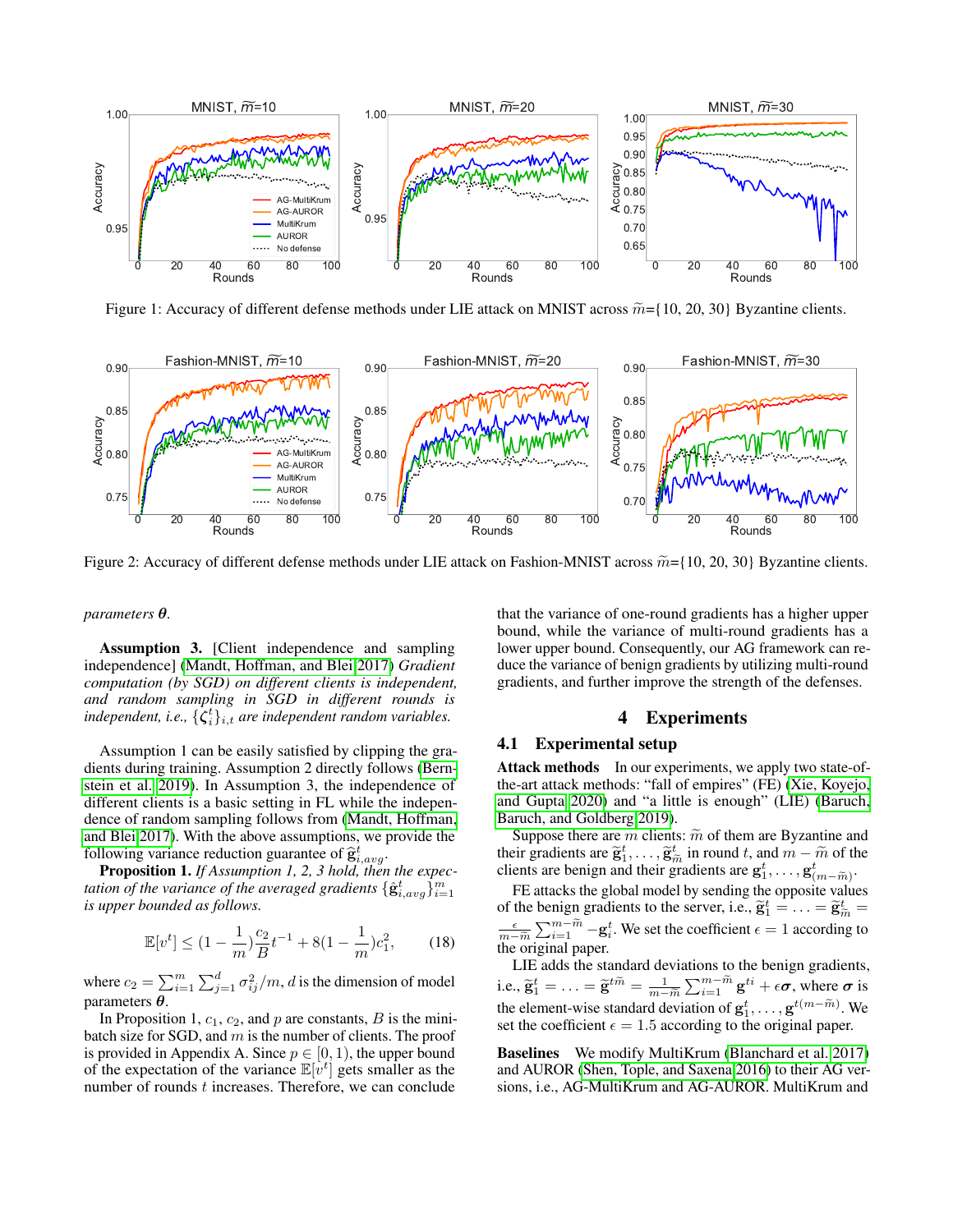<span id="page-5-0"></span>

Figure 3: Accuracy of different defense methods under LIE attack on CIFAR-10 across  $\widetilde{m}$ ={10, 20, 30} Byzantine clients.

<span id="page-5-1"></span>Table 1: Accuracy (mean  $\pm$  standard deviation) of different defenses under FE attack on MNIST, Fashion-MNIST, and CIFAR-10 datasets. Best results are shown in bold.

| $\widetilde{m}$ | <b>Dataset</b> | MultiKrum        | AG-MultiKrum     | <b>AUROR</b>     | <b>AG-AUROR</b>  | No defense       |
|-----------------|----------------|------------------|------------------|------------------|------------------|------------------|
| 10              | <b>MNIST</b>   | $97.58 + 0.05$   | $99.03 + 0.07$   | $98.06 \pm 0.04$ | $99.18 + 0.06$   | $97.05 \pm 0.01$ |
|                 | <b>FMNIST</b>  | $84.26 \pm 0.04$ | $89.01 \pm 0.04$ | $84.95 \pm 0.08$ | $89.45 \pm 0.10$ | $82.91 \pm 0.02$ |
|                 | $CIFAR-10$     | $51.61 \pm 0.63$ | $53.16 \pm 0.50$ | $51.78 \pm 1.80$ | $54.55 \pm 1.02$ | $49.59 \pm 1.55$ |
| 20              | <b>MNIST</b>   | $94.87 + 0.12$   | $97.59 + 0.07$   | $96.52 + 0.08$   | $98.98 + 0.03$   | $94.90 + 0.09$   |
|                 | <b>FMNIST</b>  | $82.89 \pm 0.19$ | $87.53 \pm 0.19$ | $83.63 \pm 0.20$ | $89.11 \pm 0.38$ | $79.27 \pm 0.16$ |
|                 | $CIFAR-10$     | $44.10 \pm 1.33$ | $46.59 \pm 0.57$ | $50.75 \pm 1.31$ | $54.42 \pm 0.72$ | $44.34 \pm 0.75$ |
| 30              | <b>MNIST</b>   | $93.90 \pm 0.30$ | $95.94 + 0.24$   | $95.80 \pm 0.56$ | $98.44 \pm 0.04$ | $11.37 + 1.55$   |
|                 | <b>FMNIST</b>  | $72.70 \pm 0.96$ | $82.29 \pm 1.55$ | $81.88 \pm 1.06$ | $86.39 \pm 0.22$ | $12.43 \pm 1.07$ |
|                 | $CIFAR-10$     | $35.16 \pm 1.05$ | $39.40 \pm 1.61$ | $46.56 \pm 0.54$ | $49.28 \pm 1.10$ | $10.00 \pm 0.00$ |

AUROR use one-round gradients to detect Byzantine attacks, while AG-MultiKrum and AG-AUROR utilize multi-round gradients for detection. Overall, we compare the performance of four defense methods: MultiKrum, AG-MultiKrum, AU-ROR, and AG-AUROR.

Datasets Our experiments are conducted on 3 real-world datasets in CV domain: MNIST [\(LeCun et al. 1998\)](#page-7-17), Fashion-MNIST [\(Xiao, Rasul, and Vollgraf 2017\)](#page-7-18), and CIFAR-10 [\(Krizhevsky, Hinton et al. 2009\)](#page-7-19). MNIST dataset contains binary images of handwritten digits. There are 60,000 training images and 10,000 testing images in MNIST dataset. Fashion-MNIST is a dataset of Zalando's article images—consisting of a training set of 60,000 examples and a test set of 10,000 examples. Each example is a 28x28 grayscale image, associated with a label from 10 classes. CIFAR-10 dataset consists of 60,000 32x32 color images in 10 classes, with 6,000 images per class. There are 50,000 training images and 10,000 test images in CIFAR-10 dataset.

**Settings** The number of total client  $m$  is set to 100. We consider different capabilities of the attacker, where the number of Byzantine clients  $\widetilde{m} = \{10, 20, 30\}$ . We train the model using SGD with momentum=0.5, and learning rate  $\eta = 0.1$ . We set the number of training rounds  $T = 100$  for MNIST and Fashion-MNIST datasets, and  $T = 200$  for CIFAR-10 dataset. In each round, the client trains its local data for 5 epochs and the batch size is 64. Following the setting of [\(McMahan et al. 2017\)](#page-7-5), we utilize a 4-layer CNN to train the model on MNIST and Fashion-MNIST datasets and a

5-layer CNN on CIFAR-10 dataset. All experiments are run on the same machine with Intel E5-2665 CPU, 32GB RAM, and four GeForce GTX 1080Ti GPU. We set the client training rate  $\alpha$ =0.1, i.e., randomly select 10% of the clients for training in each round. All experiments are run five times, and we report the average results.

#### 4.2 Results under "a little is enough" (LIE) attack

Figure [1,](#page-4-0) Figure [2,](#page-4-1) and Figure [3](#page-5-0) illustrate the results of different defense methods under LIE attack across  $\widetilde{m} = \{10, 20, 30\}$ Byzantine clients on MNIST, Fashion-MNIST, and CIFAR-10 datasets, respectively. From these three figures, we can observe that:

(1) Our AG framework generally outperforms all the original version of defenses on all datasets across  $\widetilde{m} = \{10, 20, \ldots\}$ 30} Byzantine clients, which verifies the efficacy of our AG framework.

(2) When  $\widetilde{m} = \{10, 20\}$ , AG-MultiKrum only gives a slightly better performance than MultiKrum. Our interpretation is that when there are few Byzantine clients, MultiKrum is capable of dealing with the Byzantine attacks. Nevertheless, when  $\widetilde{m}$ =30, MultiKrum fails to detect the Byzantine attacks. We hypothesise that the reason is that when the number of benign clients becomes small, the variance of benign gradients becomes high, and MultiKrum fails to defend against the Byzantine attacks when  $\tilde{m}$  becomes large. By contrast, our AG framework can successfully reduces the variance of benign gradients by utilizing the multi-round gradients for detection. Thus, AG-MultiKrum can effectively detect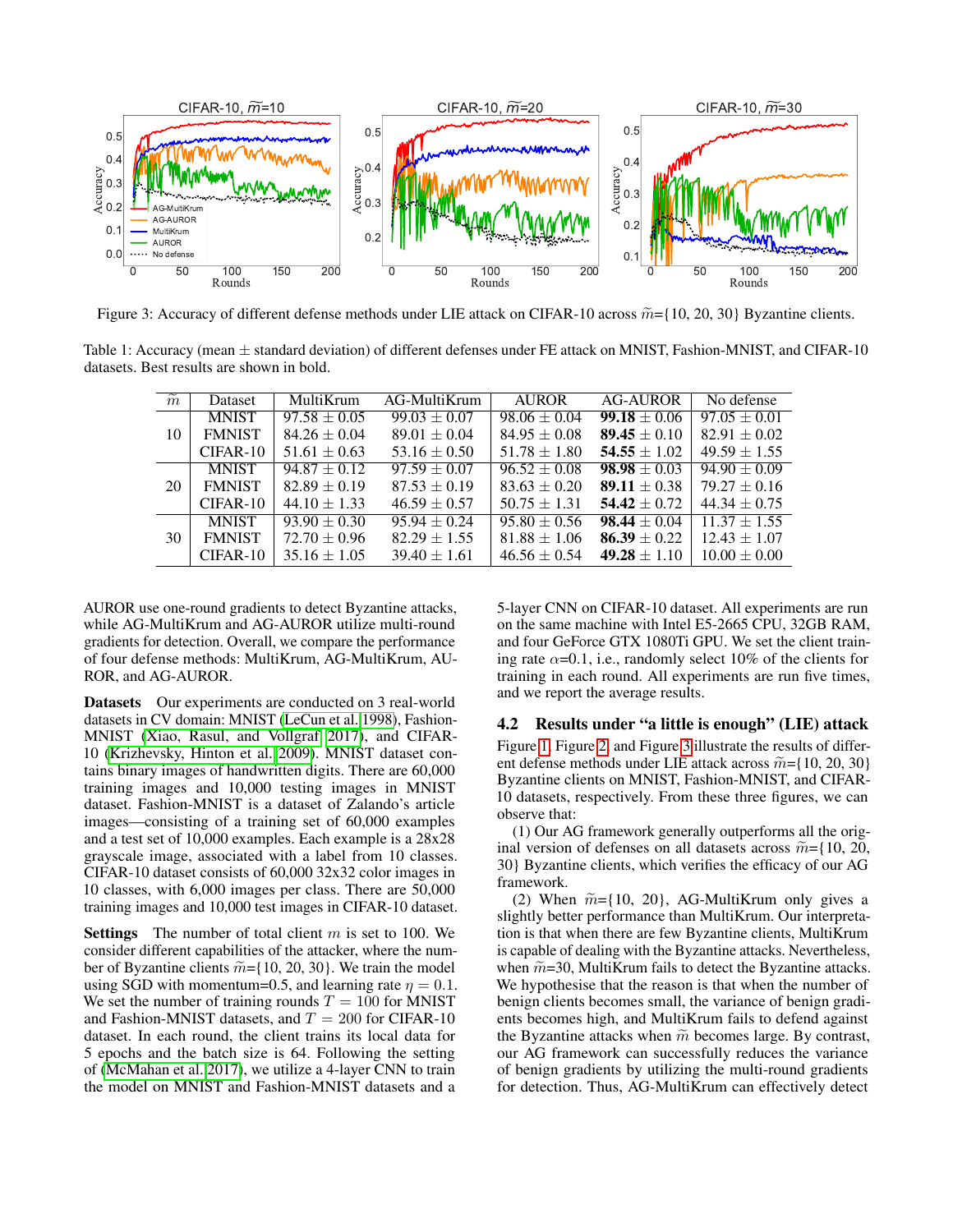<span id="page-6-7"></span>Table 2: Accuracy of MultiKrum and AG-MultiKrum under LIE attack on CIFAR-10 dataset across different  $\alpha$ . Best results are shown in bold.

|                                                  | 0.05 | 0.1 | 0.2                                         | 0.3 | 0.4 | 0.5 |
|--------------------------------------------------|------|-----|---------------------------------------------|-----|-----|-----|
| MultiKrum                                        |      |     | $\vert$ 21.18 22.61 24.90 24.81 25.53 26.61 |     |     |     |
| AG-MultiKrum 44.33 52.50 52.76 52.84 52.99 53.36 |      |     |                                             |     |     |     |

<span id="page-6-8"></span>Table 3: Variance of one-round (benign) gradients and multi-round (benign) gradients on CIFAR-10 dataset across  $\alpha = \{0.05, 0.1, 0.2, 0.3, 0.4, 0.5\}$ . Lower variances are in bold.

|                                                     | 0.05 | 01   | 02   | 0.3  | 04   |       |
|-----------------------------------------------------|------|------|------|------|------|-------|
| One-round gradients   12.33 11.14 10.91 10.72 10.59 |      |      |      |      |      | 10.44 |
| Multi-round gradients 5.67                          |      | 4.62 | 4.49 | 4.43 | 4.37 | 4.32  |

Byzantine attacks even when  $\tilde{m}$  is large.

(3) When  $\widetilde{m}$ =10, all defense methods have similarly high accuracies on MNIST and Fashion-MNIST datasets. Even the accuracy of "No defense" is very high. We hypothesise that the reason is that when the number of Byzantine clients is small, these Byzantine clients can hardly affect the global model. As  $\widetilde{m}$  becomes larger, the accuracy of MultiKurm and AUROR start to drop while AG-MultiKrum and AG-AUROR can still maintain high accuracy.

(4) As shown in Figure [3,](#page-5-0) AUROR exhibits bad performance on CIFAR-10 dataset and oscillates during the training progress, we hypothesise that this is because the variance of benign gradients is high enough for the attack to compromise AUROR. By contrast, our AG-AUROR can largely improve the performance of AUROR by utilizing multi-round gradients.

## 4.3 Results under "fall of empires" (FE) attack

Table [1](#page-5-1) demonstrates the results of different defense methods under FE attack across  $\widetilde{m} = \{10, 20, 30\}$  Byzantine clients on CIFAR-10, MNIST, and Fashion-MNIST datasets, respectively. As evidenced by Table [1,](#page-5-1) our AG framework achieves a better performance than the baseline methods.

From all the results, we can also observe that when  $\widetilde{m} = \{10,$ 20}, AG-MultiKrum and AG-AUROR only achieve a slightly better performance than their original versions, and when  $\widetilde{m}$ ={30}, combining with our AG framework can significantly outperform the baselines. Our interpretation is that when benign clients are the overwhelming majority, the variance of the benign gradients is low, and therefore the Byzantine clients are unable to effectively attack the model. As the number of benign clients decreases, the variance of benign gradients becomes large, and Byzantine clients can achieve more efficient attack performance. Our AG framework can decrease the variance of benign gradients, make the Byzantine clients more difficult to attack the model, and thus can improve the performance of MultiKrum and AUROR.

#### 4.4 Results on different client training rate

In this section, we discuss the impact of client training rate  $\alpha$ . A higher  $\alpha$  means more benign clients. Table [2](#page-6-7) demonstrates the accuracy of MultiKrum and AG-MultiKrum under "a little is enough" (LIE) attack on CIFAR-10 dataset across

 $\alpha = \{0.05, 0.1, 0.2, 0.3, 0.4, 0.5\}$ . As shown in Table [2,](#page-6-7) AG-MultiKrum outperforms MultiKrum, which validates that our AG framework can effectively defend against Byzantine attacks under various client training rates. In Table [3,](#page-6-8) we list the variance of one-round (benign) gradients and multiround (benign) gradients across different  $\alpha$ . The variance of multi-round gradients is consistently lower than one-round gradients across all  $\alpha$ , which verifies that our AG framework can indeed decrease the variance of benign gradients. Moreover, in Table [2,](#page-6-7) the performance of all defense methods increases as  $\alpha$  becomes larger. We attribute this to the decrease of the variance of benign gradients as the number of benign clients increases.

# 5 Conclusion and future work

In this paper, we show that existing defenses cannot well defend against the Byzantine attacks, due to the high variance of one-round gradients. To address this problem, we propose a novel Average of Gradients (AG) framework, which uses multi-round gradients to detect Byzantine attacks. We theoretically show that our AG framework can reduce the variance of benign gradients, and lead to better defense performance against Byzantine attacks. Empirical studies on three realworld datasets justify the efficacy of our AG framework. In this paper, we only discuss Byzantine attacks that degrade the overall performance, i.e., untargeted attacks. Defenses against targeted attacks need further investigation.

## References

<span id="page-6-3"></span>Abbe, E. A.; Khandani, A. E.; and Lo, A. W. 2012. Privacypreserving methods for sharing financial risk exposures. *American Economic Review*, 102(3): 65–70.

<span id="page-6-4"></span>Baruch, G.; Baruch, M.; and Goldberg, Y. 2019. A little is enough: Circumventing defenses for distributed learning. In *Advances in Neural Information Processing Systems*, 8632– 8642.

<span id="page-6-6"></span>Bernstein, J.; Zhao, J.; Azizzadenesheli, K.; and Anandkumar, A. 2019. signSGD with Majority Vote is Communication Efficient and Fault Tolerant. In *7th International Conference on Learning Representations*.

<span id="page-6-5"></span>Blanchard, P.; El Mhamdi, E. M.; Guerraoui, R.; and Stainer, J. 2017. Machine learning with adversaries: Byzantine tolerant gradient descent. In *Proceedings of the 31st International Conference on Neural Information Processing Systems*, 118– 128.

<span id="page-6-2"></span>Buch, V. H.; Ahmed, I.; and Maruthappu, M. 2018. Artificial intelligence in medicine: current trends and future possibilities. *Br J Gen Pract.*, 68(668): 143–144.

<span id="page-6-1"></span>Chen, C.; Wang, H.; Liu, W.; Zhao, X.; Hu, T.; and Chen, G. 2019. Two-stage label embedding via neural factorization machine for multi-label classification. In *Proceedings of the AAAI Conference on Artificial Intelligence*, volume 33, 3304–3311.

<span id="page-6-0"></span>He, K.; Zhang, X.; Ren, S.; and Sun, J. 2016. Deep residual learning for image recognition. In *Proceedings of the IEEE conference on computer vision and pattern recognition*, 770– 778.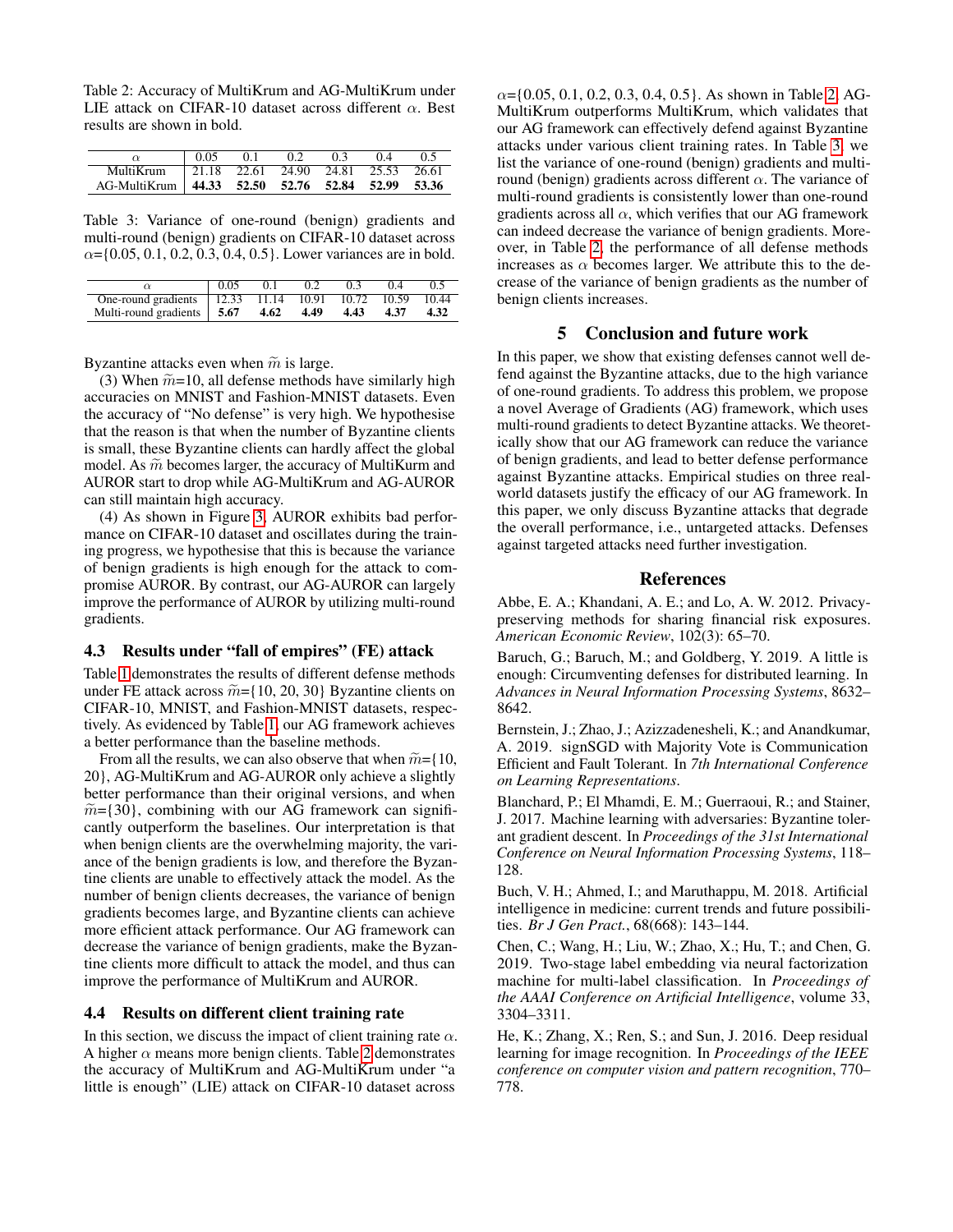<span id="page-7-3"></span>He, Y.; Meng, G.; Chen, K.; Hu, X.; and He, J. 2020. Towards Security Threats of Deep Learning Systems: A Survey. *IEEE Transactions on Software Engineering*.

<span id="page-7-1"></span>Kantarci, B.; and Mouftah, H. T. 2014. Trustworthy sensing for public safety in cloud-centric internet of things. *IEEE Internet of Things Journal*, 1(4): 360–368.

<span id="page-7-19"></span>Krizhevsky, A.; Hinton, G.; et al. 2009. Learning multiple layers of features from tiny images.

<span id="page-7-17"></span>LeCun, Y.; Bottou, L.; Bengio, Y.; and Haffner, P. 1998. Gradient-based learning applied to document recognition. *Proceedings of the IEEE*, 2278–2324.

<span id="page-7-11"></span>Lyu, L.; Li, Y.; Nandakumar, K.; Yu, J.; and Ma, X. 2020. How to democratise and protect AI: Fair and differentially private decentralised deep learning. *IEEE Transactions on Dependable and Secure Computing*.

<span id="page-7-13"></span>Lyu, L.; Yu, H.; Ma, X.; Chen, C.; Sun, L.; Zhao, J.; Yang, Q.; and Yu, P. S. 2022. Privacy and Robustness in Federated Learning: Attacks and Defenses. *arXiv preprint arXiv:2012.06337*.

<span id="page-7-7"></span>Lyu, L.; Yu, H.; and Yang, Q. 2020. Threats to federated learning: A survey. *arXiv preprint arXiv:2003.02133*.

<span id="page-7-16"></span>Mandt, S.; Hoffman, M. D.; and Blei, D. M. 2017. Stochastic gradient descent as approximate bayesian inference. *arXiv preprint arXiv:1704.04289*.

<span id="page-7-5"></span>McMahan, B.; Moore, E.; Ramage, D.; Hampson, S.; and y Arcas, B. A. 2017. Communication-efficient learning of deep networks from decentralized data. In *Artificial Intelligence and Statistics*, 1273–1282.

<span id="page-7-14"></span>Shen, S.; Tople, S.; and Saxena, P. 2016. Auror: Defending against poisoning attacks in collaborative deep learning systems. In *Proceedings of the 32nd Annual Conference on Computer Security Applications*, 508–519.

<span id="page-7-2"></span>Shokri, R.; and Shmatikov, V. 2015. Privacy-preserving deep learning. In *Proceedings of the 22nd ACM SIGSAC conference on computer and communications security*, 1310– 1321.

<span id="page-7-8"></span>Tian, Y.; Wan, Y.; Lyu, L.; Yao, D.; Jin, H.; and Sun, L. 2022. FedBERT: When Federated Learning Meets Pre-Training. *ACM Transactions on Intelligent Systems and Technology (TIST)*.

<span id="page-7-4"></span>Voigt, P.; and Von dem Bussche, A. 2017. The eu general data protection regulation (gdpr). *A Practical Guide, 1st Ed., Cham: Springer International Publishing*, 10: 3152676.

<span id="page-7-0"></span>Wang, C.; Zhou, T.; Chen, C.; Hu, T.; and Chen, G. 2019. CAMO: A collaborative ranking method for content based recommendation. In *Proceedings of the AAAI Conference on Artificial Intelligence*, volume 33, 5224–5231.

<span id="page-7-10"></span>Wu, C.; Wu, F.; Liu, R.; Lyu, L.; Huang, Y.; and Xie, X. 2021. FedKD: Communication Efficient Federated Learning via Knowledge Distillation. *arXiv preprint arXiv:2108.13323*.

<span id="page-7-9"></span>Wu, C.; Wu, F.; Lyu, L.; Di, T.; Huang, Y.; and Xie, X. 2020. Fedctr: Federated native ad ctr prediction with multi-platform user behavior data. *arXiv preprint arXiv:2007.12135*.

<span id="page-7-18"></span>Xiao, H.; Rasul, K.; and Vollgraf, R. 2017. Fashion-mnist: a novel image dataset for benchmarking machine learning algorithms. *arXiv preprint arXiv:1708.07747*.

<span id="page-7-12"></span>Xie, C.; Koyejo, O.; and Gupta, I. 2020. Fall of empires: Breaking Byzantine-tolerant SGD by inner product manipulation. In *Uncertainty in Artificial Intelligence*, 261–270.

<span id="page-7-6"></span>Yang, Q.; Liu, Y.; Cheng, Y.; Kang, Y.; Chen, T.; and Yu, H. 2019. Federated learning. *Synthesis Lectures on Artificial Intelligence and Machine Learning*, 1–207.

<span id="page-7-15"></span>Yin, D.; Chen, Y.; Kannan, R.; and Bartlett, P. 2018. Byzantine-robust distributed learning: Towards optimal statistical rates. In *International Conference on Machine Learning*, 5650–5659.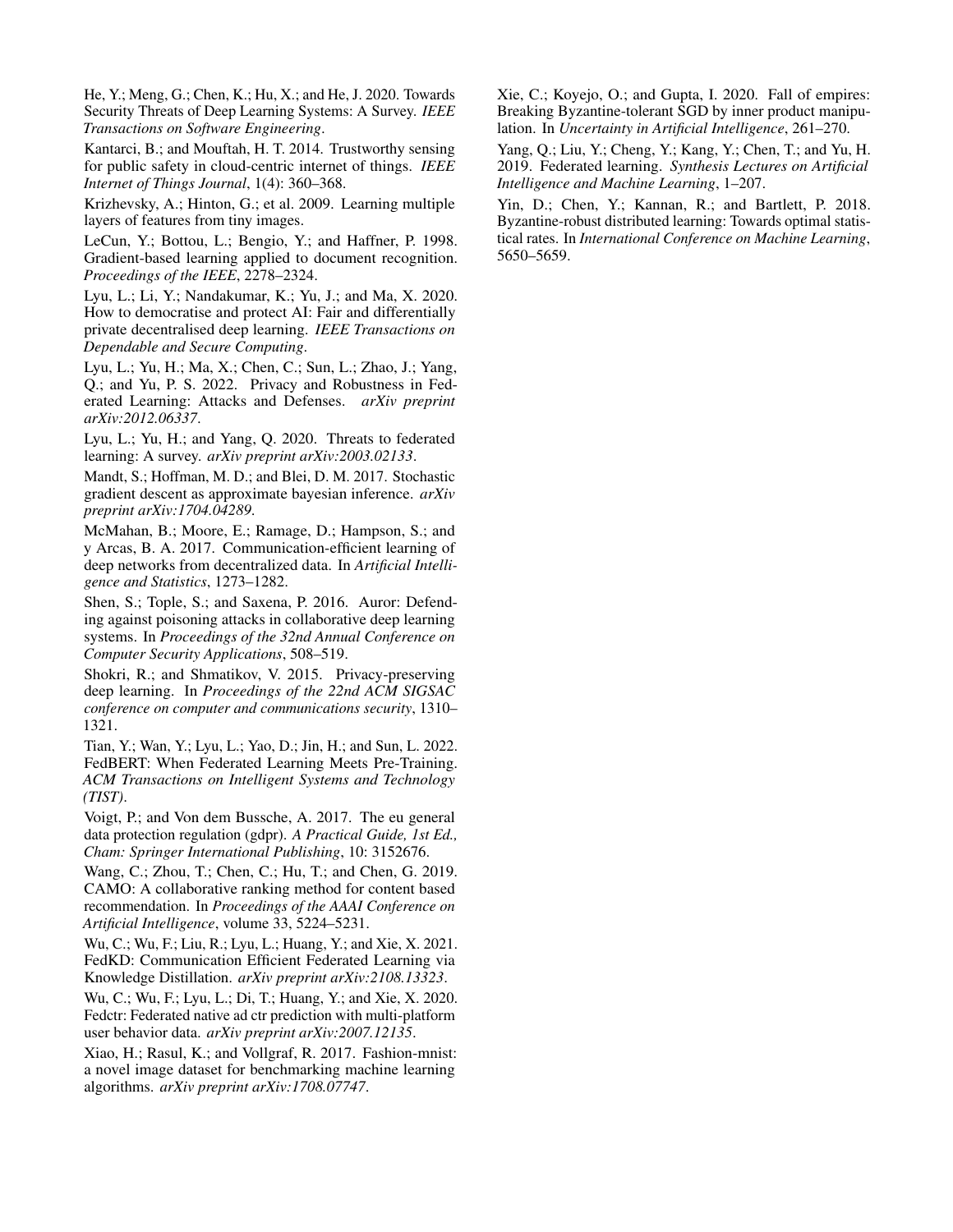# A Proof of Proposition 1

We make the following assumptions for theoretical analysis.

Assumption 1. [Gradient bound] *Client gradients*  $\mathbf{g}_i^t$  *and optimal gradients*  $\mathbf{g}^t$  *are bounded, i.e.,*  $\|\mathbf{g}_i^t\| \leq c_1$ ,  $\|\mathbf{g}^t\| \leq c_1$ ,  $t = 0, 1, \cdots, T$ .

Assumption 2. [Variance bound]  $\sqrt{B}\zeta_i^t$  have coordinate bounded variance, i.e.  $Var[(\sqrt{B}\zeta_i^t)_j] \leq \sigma_{ij}^2$ ,  $j = 1, 2, \cdots, d$ , **Example of**  $\overline{K}$  **c** is the *j*-th component of  $\sqrt{B}\zeta_i^t$ ,  $Var[(\sqrt{B}\zeta_i^t)_j]$  represents the variance of  $(\sqrt{B}\zeta_i^t)_j$ , and d is the dimension of  $\overline{K}$ *model parameters* θ*.*

Assumption 3. [Client independence and sampling independence] *Gradient computation (by SGD) on different clients is* independent, and random sampling in SGD in different rounds is independent, i.e.,  $\{\zeta_i^t\}_{i,t}$  are independent random variables.

With the above assumptions, we provide the following variance reduction guarantee of  $\hat{\mathbf{g}}_{i,avg}^t$ .<br>**Proposition 1.** If Assumption 1. 2.2 hold than the superstation of the variance of the suggested

**Proposition 1.** If Assumption 1, 2, 3 hold, then the expectation of the variance of the averaged gradients  $\{\hat{\bf g}^t_{i,avg}\}_{i=1}^m$  is upper *bounded as follows.*

$$
\mathbb{E}[v^t] \le (1 - \frac{1}{m})\frac{c_2}{B}t^{-1} + 8(1 - \frac{1}{m})c_1^2,\tag{19}
$$

where  $c_2 = \sum_{i=1}^{m} \sum_{j=1}^{d} \sigma_{ij}^2/m$ , *d* is the dimension of model parameters  $\theta$ .

*Proof.* Let  $\mathbf{g}_{avg}^t = \sum_{k=1}^t \mathbf{g}^k / t$ , then

<span id="page-8-0"></span>
$$
\|\mathbf{g}_{avg}^t\| = \|\frac{1}{t} \sum_{k=1}^t \mathbf{g}^k\|
$$
  
\n
$$
\leq \frac{1}{t} \sum_{k=1}^t \|\mathbf{g}^k\|
$$
  
\n
$$
\leq \frac{1}{t} \cdot tc_1
$$
  
\n
$$
= c_1
$$
\n(20)

Consider the distribution of  $\hat{\mathbf{g}}_{i,avg}^{t} - \mathbf{g}_{avg}^{t}$  as follows.

$$
\begin{split} \widehat{\mathbf{g}}_{i,avg}^{t} - \mathbf{g}_{avg}^{t} &= \frac{1}{t} \sum_{k=1}^{t} \widehat{\mathbf{g}}_{i,avg}^{k} - \frac{1}{t} \sum_{k=1}^{t} \mathbf{g}^{k} \\ &= \frac{1}{t} \sum_{k=1}^{t} (\widehat{\mathbf{g}}_{i,avg}^{k} - \mathbf{g}^{k}) \\ &\approx \frac{1}{t} \sum_{k=1}^{t} (\boldsymbol{\mu}_{i}^{k} + \boldsymbol{\zeta}_{i}^{k}) \\ &\sim \mathcal{N}(\frac{1}{t} \sum_{k=1}^{t} \boldsymbol{\mu}_{i}^{k}, \frac{1}{B t^{2}} \sum_{k=1}^{t} \boldsymbol{\Sigma}_{i}^{k}). \end{split}
$$

Then, the variance of  $(\hat{\mathbf{g}}_{i,avg}^t - \mathbf{g}_{avg}^t)_j$  can be bounded as follows.

<span id="page-8-1"></span>
$$
Var[(\widehat{\mathbf{g}}_{i,avg}^{t} - \mathbf{g}_{avg}^{t})_{j}] = \frac{1}{Bt^{2}} \sum_{k=1}^{t} (\mathbf{\Sigma}_{i}^{k})_{jj}
$$

$$
\leq \frac{1}{Bt^{2}} \cdot t\sigma_{ij}^{2}
$$

$$
= \frac{\sigma_{ij}^{2}}{B} \cdot t^{-1},
$$
(21)

where  $(j_j$  denotes the j-th component of the vector,  $(j_{jj}$  denotes the j-th diagonal element of the matrix. Here, the inequality is where  $(j_j$  denotes the *j*-th component of the vector,  $(j_j j$  denotes the *j*-th control due to Assumption 2, more specifically,  $(\Sigma_i^k)_{jj} = Var[(\sqrt{B}\zeta_i^k)_j] \leq \sigma_{ij}^2$ .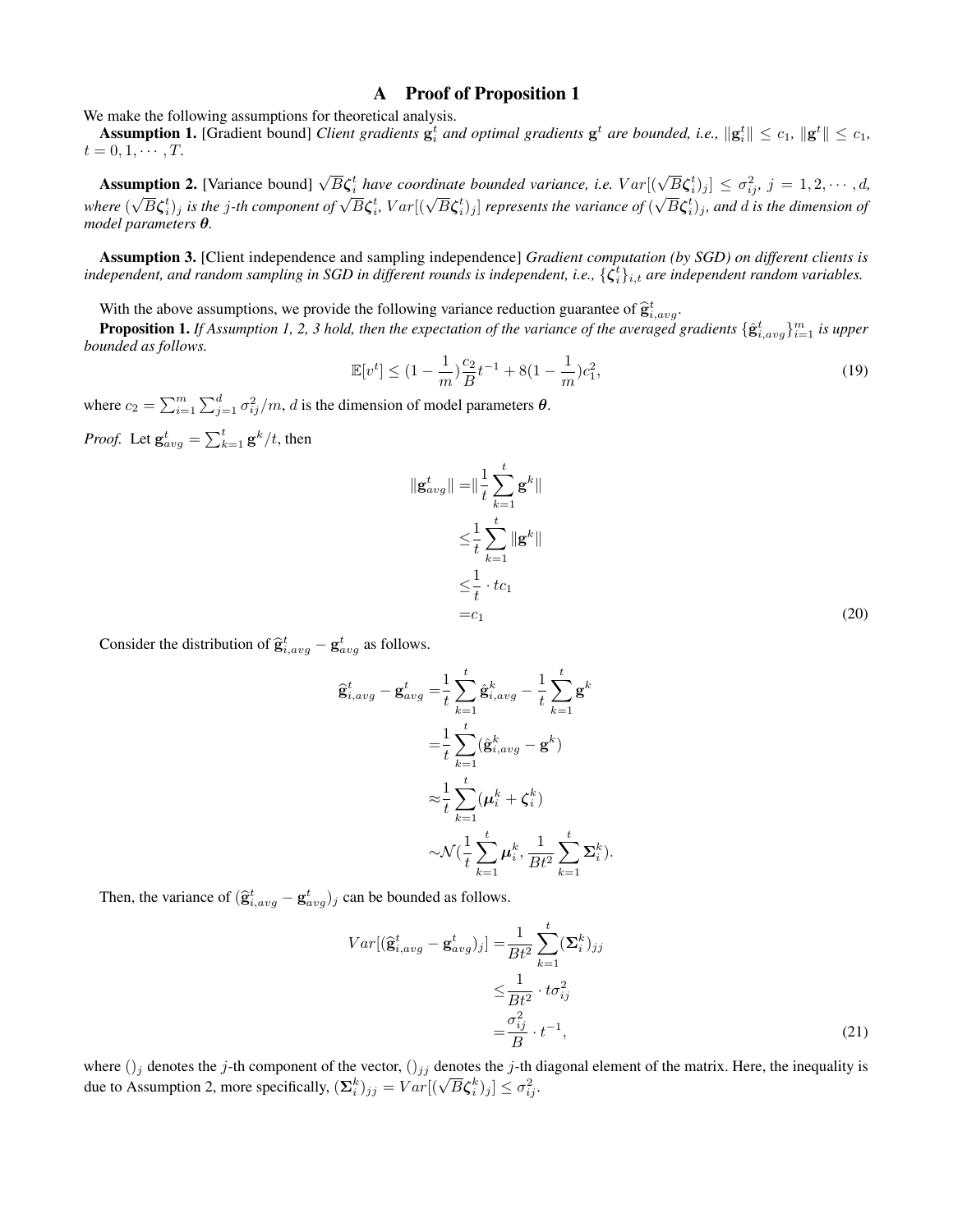In order to bound  $\mathbb{E}[v^t]$ , we rewrite  $v^t$  as follows.

$$
v^{t} = \frac{1}{m} \sum_{i=1}^{m} \|(\hat{\mathbf{g}}_{i,avg}^{t} - \mathbf{g}_{avg}^{t}) - (\hat{\boldsymbol{\mu}}^{t} - \mathbf{g}_{avg}^{t})\|^{2}
$$
  
\n
$$
= \frac{1}{m} \sum_{i=1}^{m} (\|\hat{\mathbf{g}}_{i,avg}^{t} - \mathbf{g}_{avg}^{t}\|^{2} + \|\hat{\boldsymbol{\mu}}^{t} - \mathbf{g}_{avg}^{t}\|^{2} - 2(\hat{\mathbf{g}}_{i,avg}^{t} - \mathbf{g}_{avg}^{t})^{\top}(\hat{\boldsymbol{\mu}}^{t} - \mathbf{g}_{avg}^{t}))
$$
  
\n
$$
= \frac{1}{m} \sum_{i=1}^{m} \|\hat{\mathbf{g}}_{i,avg}^{t} - \mathbf{g}_{avg}^{t}\|^{2} + \frac{1}{m} \sum_{i=1}^{m} \|\hat{\boldsymbol{\mu}}^{t} - \mathbf{g}_{avg}^{t}\|^{2} - 2 \cdot \frac{1}{m} \sum_{i=1}^{m} (\hat{\mathbf{g}}_{i,avg}^{t} - \mathbf{g}_{avg}^{t})^{\top}(\hat{\boldsymbol{\mu}}^{t} - \mathbf{g}_{avg}^{t})
$$
  
\n
$$
= \frac{1}{m} \sum_{i=1}^{m} \|\hat{\mathbf{g}}_{i,avg}^{t} - \mathbf{g}_{avg}^{t}\|^{2} + \|\hat{\boldsymbol{\mu}}^{t} - \mathbf{g}_{avg}^{t}\|^{2} - 2\|\hat{\boldsymbol{\mu}}^{t} - \mathbf{g}_{avg}^{t}\|^{2}
$$
  
\n
$$
= \frac{1}{m} \sum_{i=1}^{m} \|\hat{\mathbf{g}}_{i,avg}^{t} - \mathbf{g}_{avg}^{t}\|^{2} - \|\hat{\boldsymbol{\mu}}^{t} - \mathbf{g}_{avg}^{t}\|^{2}.
$$
\n(22)

Here, we can rewrite  $\|\hat{\boldsymbol{\mu}}^t - \mathbf{g}_{avg}^t\|^2$  as follows.

<span id="page-9-0"></span>
$$
\|\hat{\mu}^{t} - \mathbf{g}_{avg}^{t}\|^{2} = \|\frac{1}{m} \sum_{i=1}^{m} (\hat{\mathbf{g}}_{i,avg}^{t} - \mathbf{g}_{avg}^{t})\|^{2}
$$
  
\n
$$
= \frac{1}{m^{2}} (\sum_{i=1}^{m} \|\hat{\mathbf{g}}_{i,avg}^{t} - \mathbf{g}_{avg}^{t}\|^{2} + 2 \sum_{i=1}^{m} \sum_{l=i+1}^{m} (\hat{\mathbf{g}}_{i,avg}^{t} - \mathbf{g}_{avg}^{t})^{\top} (\hat{\mathbf{g}}_{l,avg}^{t} - \mathbf{g}_{avg}^{t}))
$$
  
\n
$$
= \frac{1}{m^{2}} \sum_{i=1}^{m} \|\hat{\mathbf{g}}_{i,avg}^{t} - \mathbf{g}_{avg}^{t}\|^{2} + \frac{2}{m^{2}} \sum_{i=1}^{m} \sum_{l=i+1}^{m} (\hat{\mathbf{g}}_{i,avg}^{t} - \mathbf{g}_{avg}^{t})^{\top} (\hat{\mathbf{g}}_{l,avg}^{t} - \mathbf{g}_{avg}^{t}). \tag{23}
$$

By combining Eq. [\(22\)](#page-9-0) and Eq. [\(23\)](#page-9-1), we can get

<span id="page-9-2"></span><span id="page-9-1"></span>
$$
v^t = \left(\frac{1}{m} - \frac{1}{m^2}\right) \sum_{i=1}^m \| \hat{\mathbf{g}}_{i,avg}^t - \mathbf{g}_{avg}^t \|^2 - \frac{2}{m^2} \sum_{i=1}^m \sum_{l=i+1}^m (\hat{\mathbf{g}}_{i,avg}^t - \mathbf{g}_{avg}^t)^{\top} (\hat{\mathbf{g}}_{l,avg}^t - \mathbf{g}_{avg}^t).
$$

Then, we can compute  $\mathbb{E}[v^t]$  as follows.

$$
\mathbb{E}[v^{t}] = \left(\frac{1}{m} - \frac{1}{m^{2}}\right) \sum_{i=1}^{m} \mathbb{E}[\|\hat{\mathbf{g}}_{i,avg}^{t} - \mathbf{g}_{avg}^{t}\|^{2}] - \frac{2}{m^{2}} \sum_{i=1}^{m} \sum_{l=i+1}^{m} \mathbb{E}[(\hat{\mathbf{g}}_{i,avg}^{t} - \mathbf{g}_{avg}^{t})^{\top} (\hat{\mathbf{g}}_{l,avg}^{t} - \mathbf{g}_{avg}^{t})]
$$
\n
$$
= \left(\frac{1}{m} - \frac{1}{m^{2}}\right) \sum_{i=1}^{m} \mathbb{E}[\|\hat{\mathbf{g}}_{i,avg}^{t} - \mathbf{g}_{avg}^{t}\|^{2}] - \frac{2}{m^{2}} \sum_{i=1}^{m} \sum_{l=i+1}^{m} (\mathbb{E}[\hat{\mathbf{g}}_{i,avg}^{t}]^{\top} - \mathbf{g}_{avg}^{t}) (\mathbb{E}[\hat{\mathbf{g}}_{l,avg}^{t}] - \mathbf{g}_{avg}^{t}). \tag{24}
$$

Here, the second equality is due to the independence of  $\hat{\mathbf{g}}_{i,avg}^t$  and  $\hat{\mathbf{g}}_{j,avg}^t$  for  $i \neq j$  (client independence, Assumption 3).